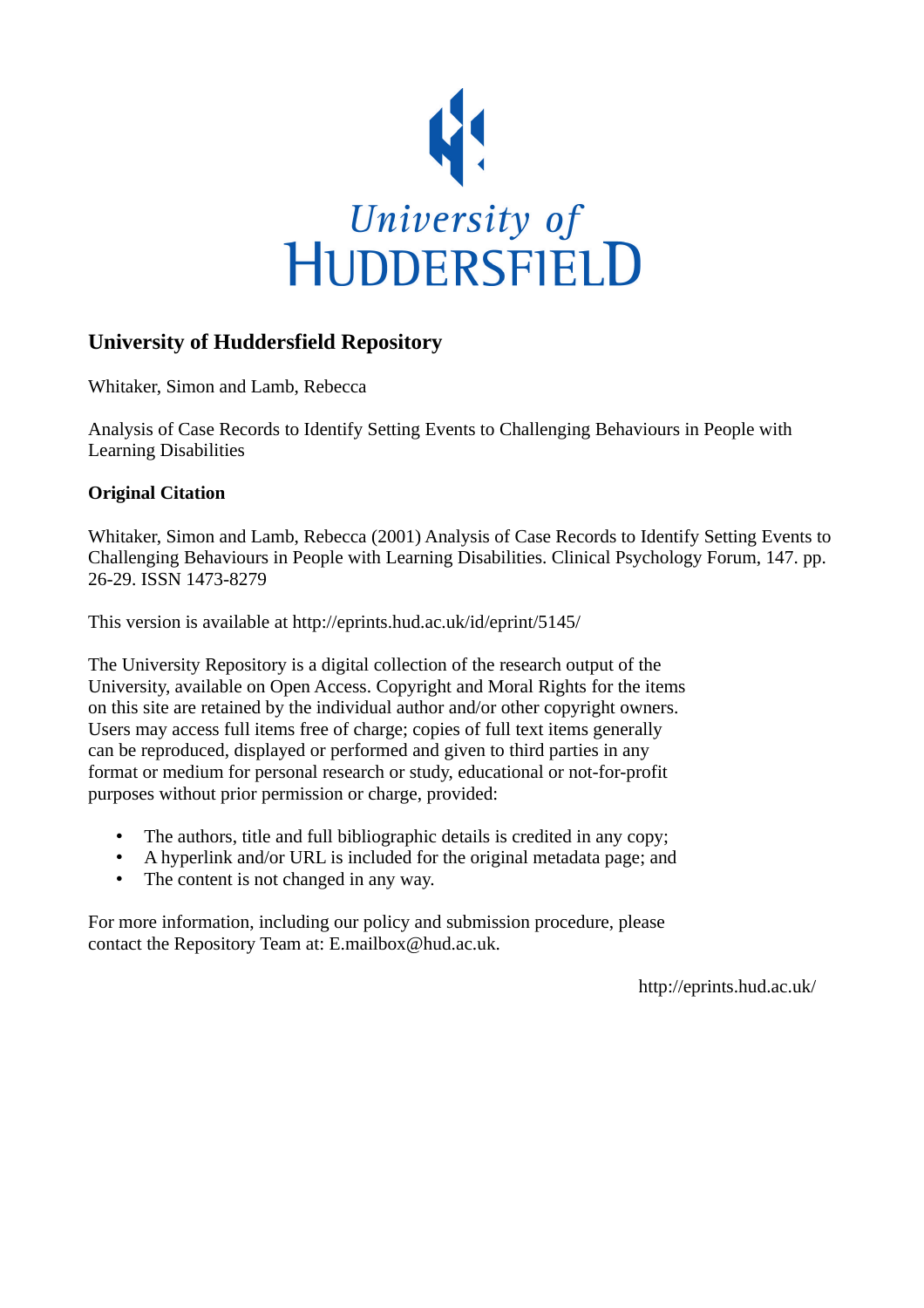Analysis of Case Records to Identify Setting Events to Challenging Behaviours in People with Learning Disabilities

#### By

#### Simon Whitaker

and

### Rebecca Lamb

Simon Whitaker and Rebecca Lamb Analysis of case records to identify setting events in challenging behaviour in people with learning disabilities. Clinical Psychology Forum, 147,26-29, 2001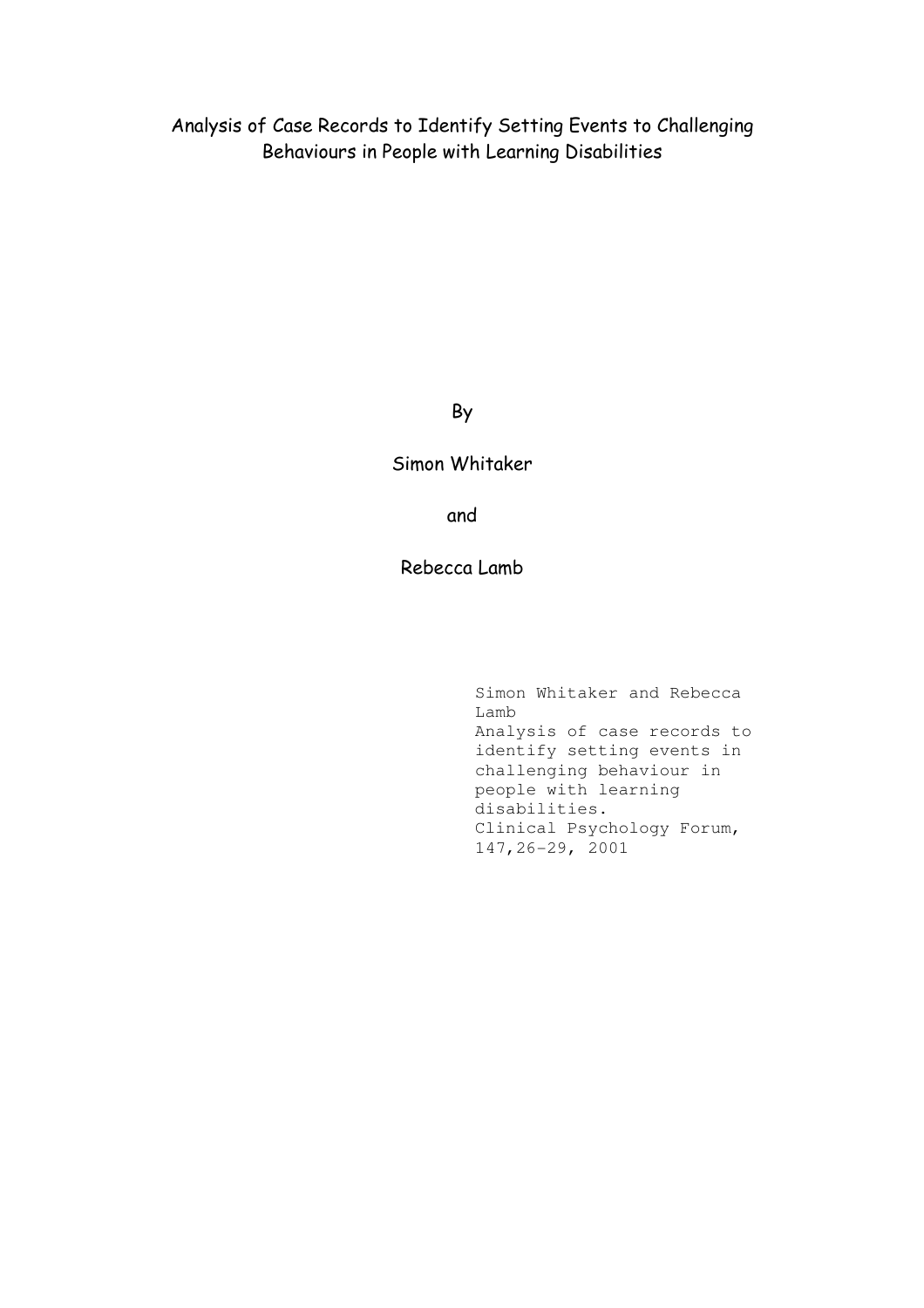#### **Thtroduction**

Dealing with challenging behaviours is an important part of the work of clinical psychologists specialising in learning disabilities. Examination of the literature shows that the bulk of studies on the reduction of challenging behaviour are behavioural in nature (c.f. Whitaker 1993) and, at least loosely, based on Applied Behaviour Analysis which assumes that the challenging behaviour functions to get rewards or avoiding aversive events. There is good evidence that some challenging behaviour is functional, the work over the last few years on experimental functional analysis has demonstrated that the motivating factors for a challenging behavior can be identified and a successful treatment procedure designed based on this (c.f. Carr, Newsom and Binkoff 1980; Iwata et al 1982; 1994). However, Wahler and Foxx (1981) have suggested that this traditional behavioural approach, with its emphasis reinforcing events that occur immediately after the behaviour, may be to limited to deal with a lot of challenging behaviours and that a correlation analysis should also be used to identify the "stetting events" to challenging behaviours. Setting events are those events that effect the probability of the behaviour in some way. Although they could be concurrent with the behaviour this need not be the case, for example a temper outburst may be made more likely in the afternoon if the client was reprimanded by staff in the morning. The intermittent pattern of many challenging behaviours suggest that setting events are an important detriment of most challenging behaviour encountered in clinical practice (c.f. Emerson 1993) particularly when the behaviours are low frequency. To date there are only a few examples in the literature of setting events being identified. Kennedy and Itkonen (1993) found that setting events occurring before school had a strong influence on the challenging behaviour shown in school by two young women, in one case this was staying in bed to long and in the other it was the bus stopping too many times on the way to school. Touchette, MacDonald and Langer (1985) report a case study of a young man for whom the presence of a particular member of staff was a setting event for self-injurious behaviour. In both these studies the setting events were identified by directly observing the client to see under what circumstance the behaviour occurred, using a scatter plot (c.f Touchette et al 1985) and other observational methods described by O'Neill et al (1990). However, if the behaviour is very low frequency, of the order of once or twice a month and apparently unpredictable it may not be practical to observe the client directly for long enough to obtain sufficient data to identify setting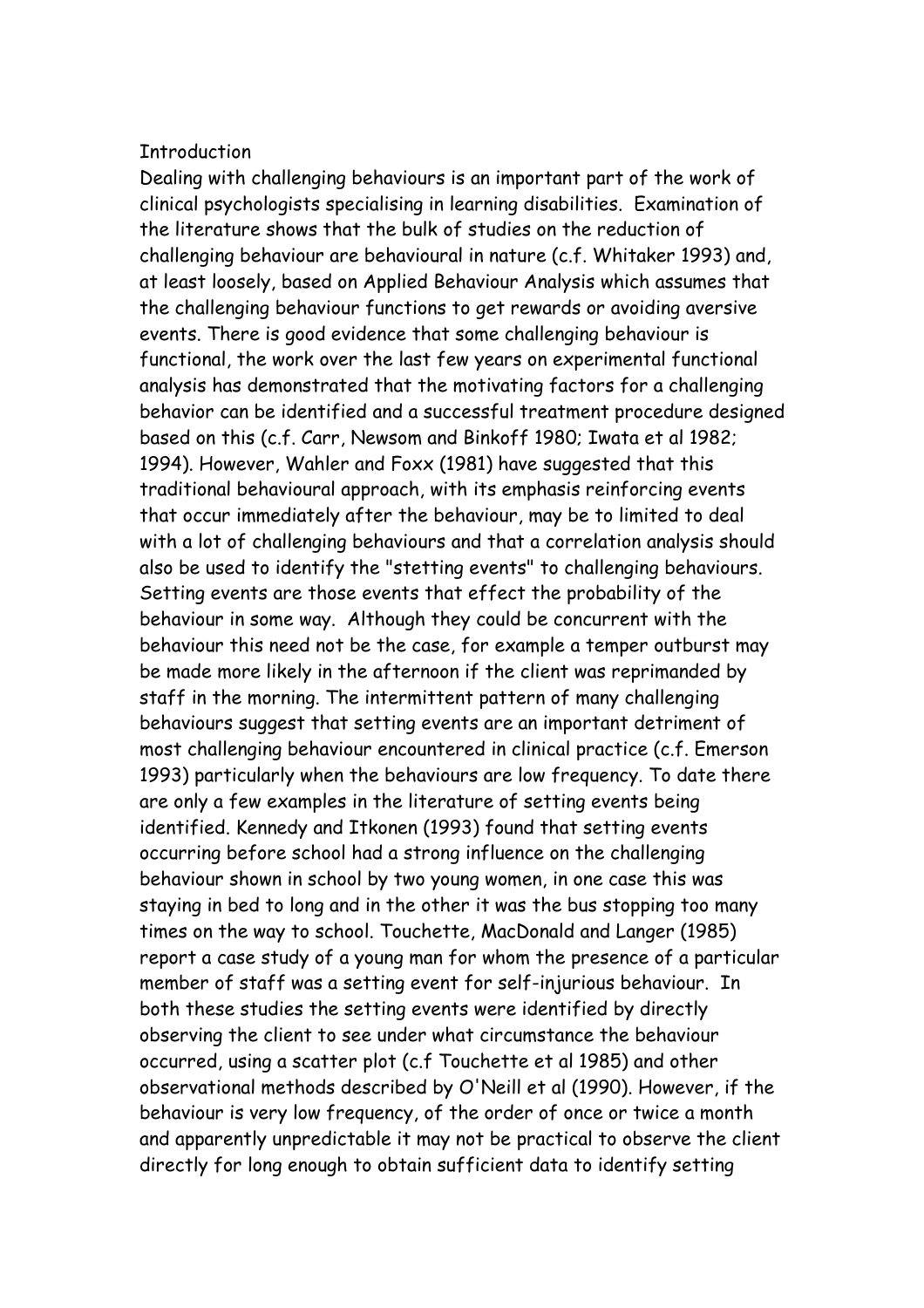events. An alternative method, that so far has received little attention in the literature, is to analyse the recorded incidences of the challenging behaviour in the clients case records.

Possibly one reason why case record has not been reported on as a source of information as to the setting events of challenging behaviour is that there is usually no way of retrospectively verifying how reliable the records are and there are a number of source of error in the recording of incidents of challenging behaviours, notable:

- Carers not recording all incidents.
- If the behaviour is not clearly described, different cares recording slightly different behaviours.
- If carers are not given continued supported by senior staff for recording data then there may be a gradual reduction in the proportion of incidents recorded (c.f. Woods and Cullen 1983) which could give the impression of an apparent reduction in the rate of the behaviour over time.

However, we would like to argue that uncertain reliability need not prevent us from using this data to obtain clinically useful information. We feel that it is often possible to assume the following with regard to this data.

First records of low frequency and highly intense challenging behaviour are likely to be more accurate that those of high frequency behaviours. This is because it will be less ambiguous to carers that the behaviour has taken place, the organisation that cares for the client will be more likely to have a policy of recording these types of incidents that would be monitored by senior staff and staff may feel more of a need to record the incident.

Secondly although data may not be accurate in absolutes terms it may be accurate in ordinal terms. For example, if a clients records show the following number of incidents of self-injurious behaviour (SIB) on consecutive days: 3, 12, 0, 5, 10, 15, 3, 8, 20, 0, 8, then, although we may not be able to assume that on day two 12 incidents occurred, depending on the nature of the recording error, we may be able to assume that there were more incidents on day two than on day five when 10 incidents were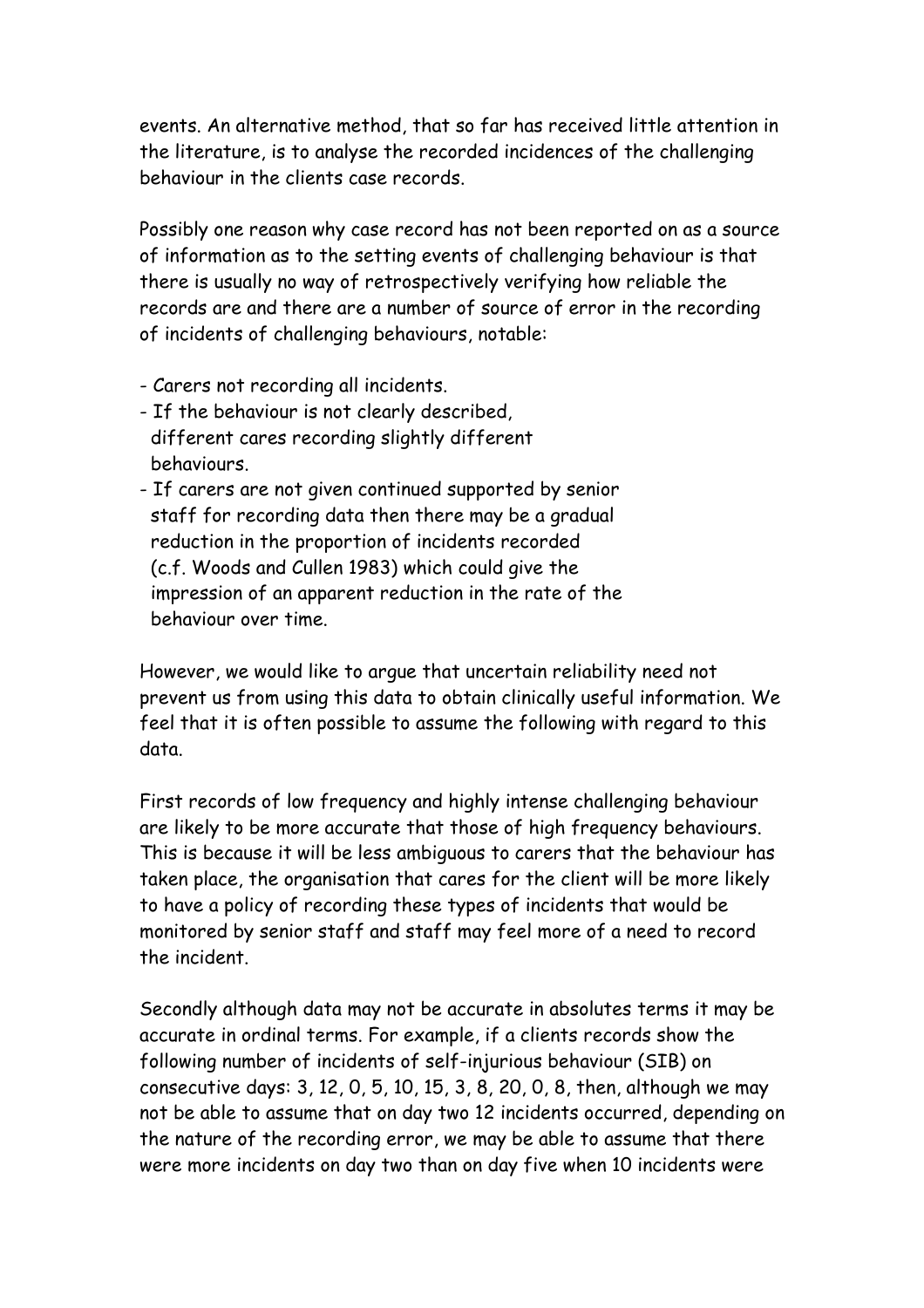recorded, which may also be more than on day seven when 8 incidents were recorded and so on. If this was the case then the data could be analysed using nonparametric statistics.

Thirdly if correlations are used then errors in the data will increase the chances of getting false negative results rather than false positives and so we could still have confidence in significant correlations even if we were unsure of the accuracy of the data.

We therefore feel that it is legitimate to make use of data from case records and that there are a number situations in which they can provide clinically useful information, particularly in the following areas.

### Obtaining a baseline

If one suspects the rate of the challenging behaviour fluctuates over time it is important to get a long baseline showing several of these rate fluctuations before evaluating an intervention, otherwise there is a danger that one could falsely attribute a reduction in the target behaviour, that was a natural fluctuations in the rate, to a treatment effect. If we are dealing with relatively low frequency behaviour it may not be practical to get this baseline by direct observation. However, provided records of incidents have some indication of when they occurred, then it should be possible to plot the frequency of the behaviour over time, in say number of incidents per week or month. This graph can then be used to check for trends in the data to indicate whether the behaviour is getting more or less frequent or fluctuates over time. Although trends may be clear from visual inspection but could be demonstrated using simple nonparametric statistical methods such as those described by Morley and Adams (1989;1991) for time series data.

## Identifying setting events

If there is a variation in the rate of the behaviour, identifying situations or times of the day associated with high or low rates may indicate the setting events to the behaviour. This can be done in two way. First by correlating the time series against other events that vary over time, for example:

- If the client shows more than one challenging behaviour then a significant correlation between two behaviours would suggest that they were not independent and may be members of the same behaviour class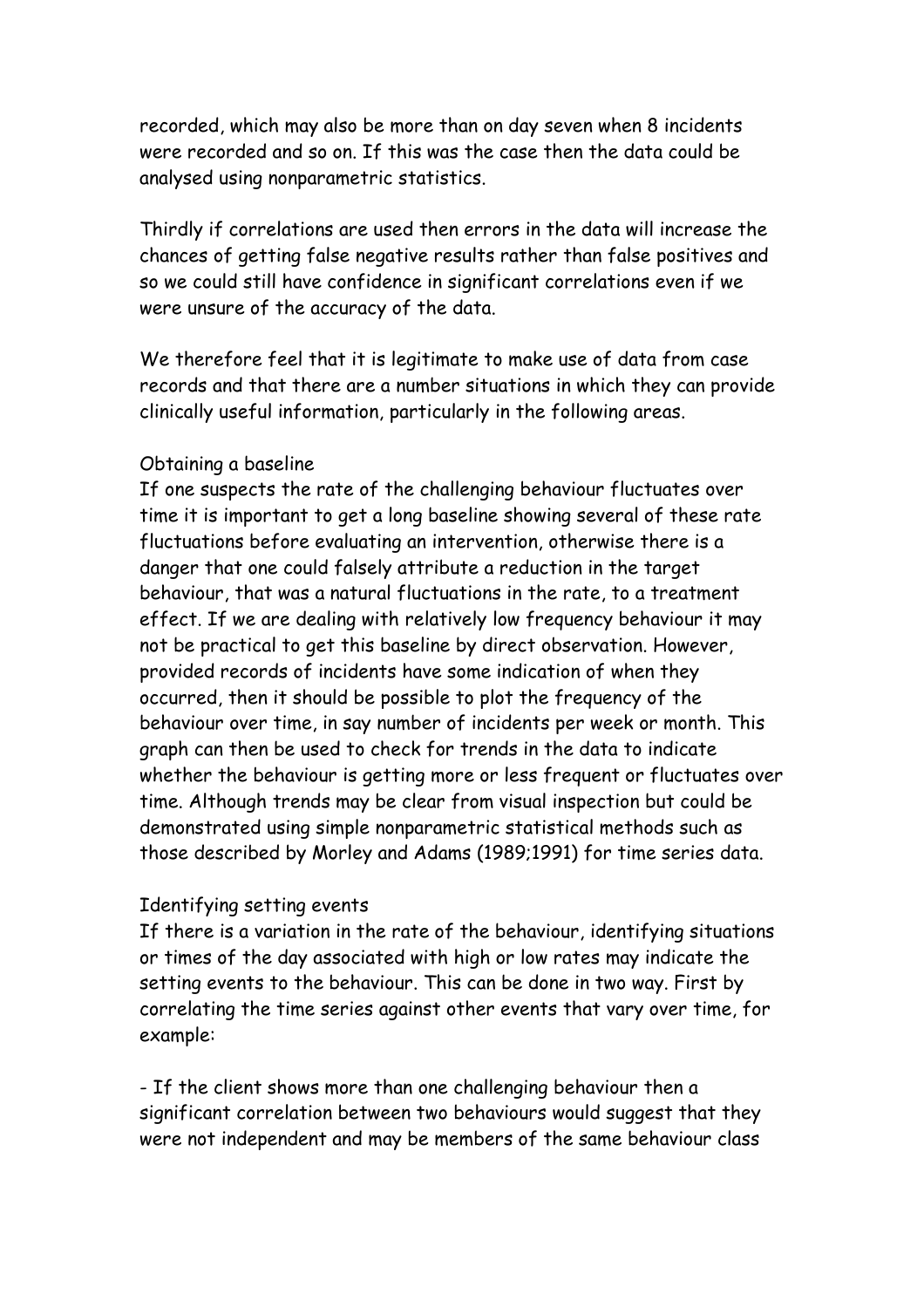(motivated by the same reinforcer) and/or were effected by a common setting event.

- If a positive correlation is found with another variable, it may indicate that that variable is a setting event, which may help in developing hypothesis as to why the client is showing the challenging behaviours. For example a positive correlation between a challenging behaviour and the number of bank (irregular) staff could indicate that the behaviour was in part a function of inconsistent staff behaviour or disruption to routine.

Secondly, depending on the information that is regularly recorded about incidents, it may well be possible to calculate the percentage of incidents that occur in particular situations for example particular rooms in a unit, in the presence of particular staff, on a particular days of the week or times of the day. If the behaviour appears to be much more probable or much less probable in a particular setting this could be indicative of possible setting events.

To give two brief examples of the use of case records to identify setting events. The first is young man with profound learning disability who showed severe aggression. When psychology first got involved had lived in a group home for nearly four years, for the first 2 years he attended a school for children with severe learning disabilities, however, since leaving school he had not had any regular organised day-time activates. It was apparent from his notes that concern had been raised at the time of him leaving school that he should be given day care when he left school, however, this could not be provided. Plotting the incidences of aggression since he came to live at the group home revealed an average rate of 2.5 incidents per month (SD=1.6) with no trend in the data up until the time he left school. However, once he left school there was a gradual increase in number of incidents of aggression culminating in a mean rate of aggression of 14 recorded incident per month in the six months before we became involved with him.. We found the increasing trend to be significant using Kendall's tau (tau= 0.55 P< .001) a method suggested by Morley and Adams (1989). Eventually he was admitted to a special unit where it was demonstrated empirically that regular activates decreased the rate of his aggression.

The second case is a man who lived on the same special unit who showed SIB and Aggression. It was noticed that when one of the residents, with whom he had live for many years, was away from the unit in hospital the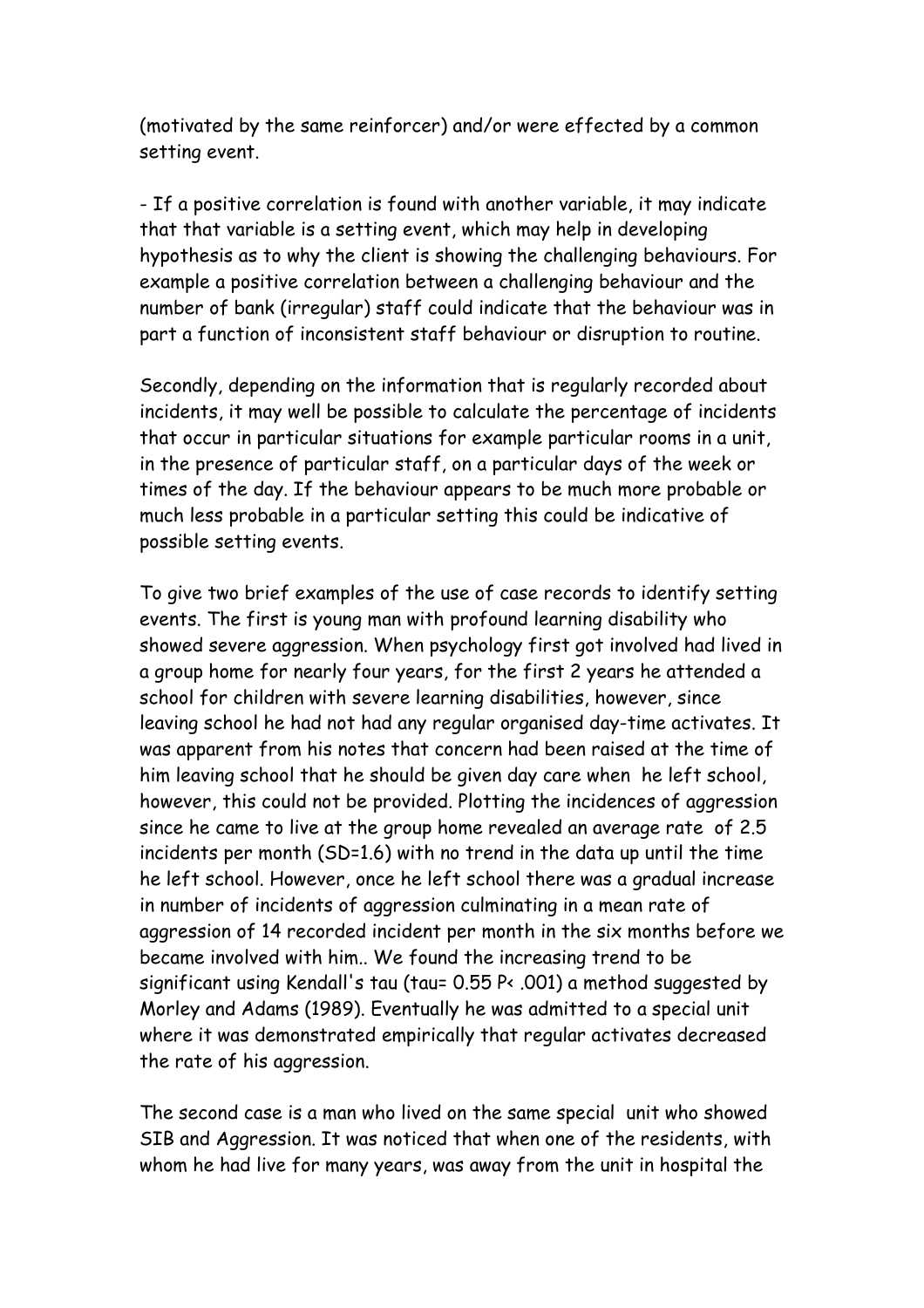rate of his challenging behaviour dropped considerable, suggesting that the presence of this resident may be a setting event for his challenging behaviours. Further evidence was found by checking the recorded incidents of his aggression over the past few years which revealed that when the other resident was on holiday there was also a reduction in the rate of challenging behaviours. We are currently trying to get these two residents separated.

### Discussion

We have argued is that data from case records can be used to generate hypothesis as to the determinants of challenging behaviours. These hypothesis could then be tested via an experimental functional analysis (c.f. Iwata et al 1984) or, if this was not practical, an experimental intervention set up on the basis of the hypothesis. However, we need to keep it clearly in mind that most information from case records lacks reliability and so any deductions made from the analysis of this information can only be at the level of a hypothesis and alternative explanations may exist. Therefore we should continue to look at the circumstances in which the behaviour occurs and be prepared to change our formulations as to why the client shows the challenging behaviour, part of this should involve setting up a more reliable recording system.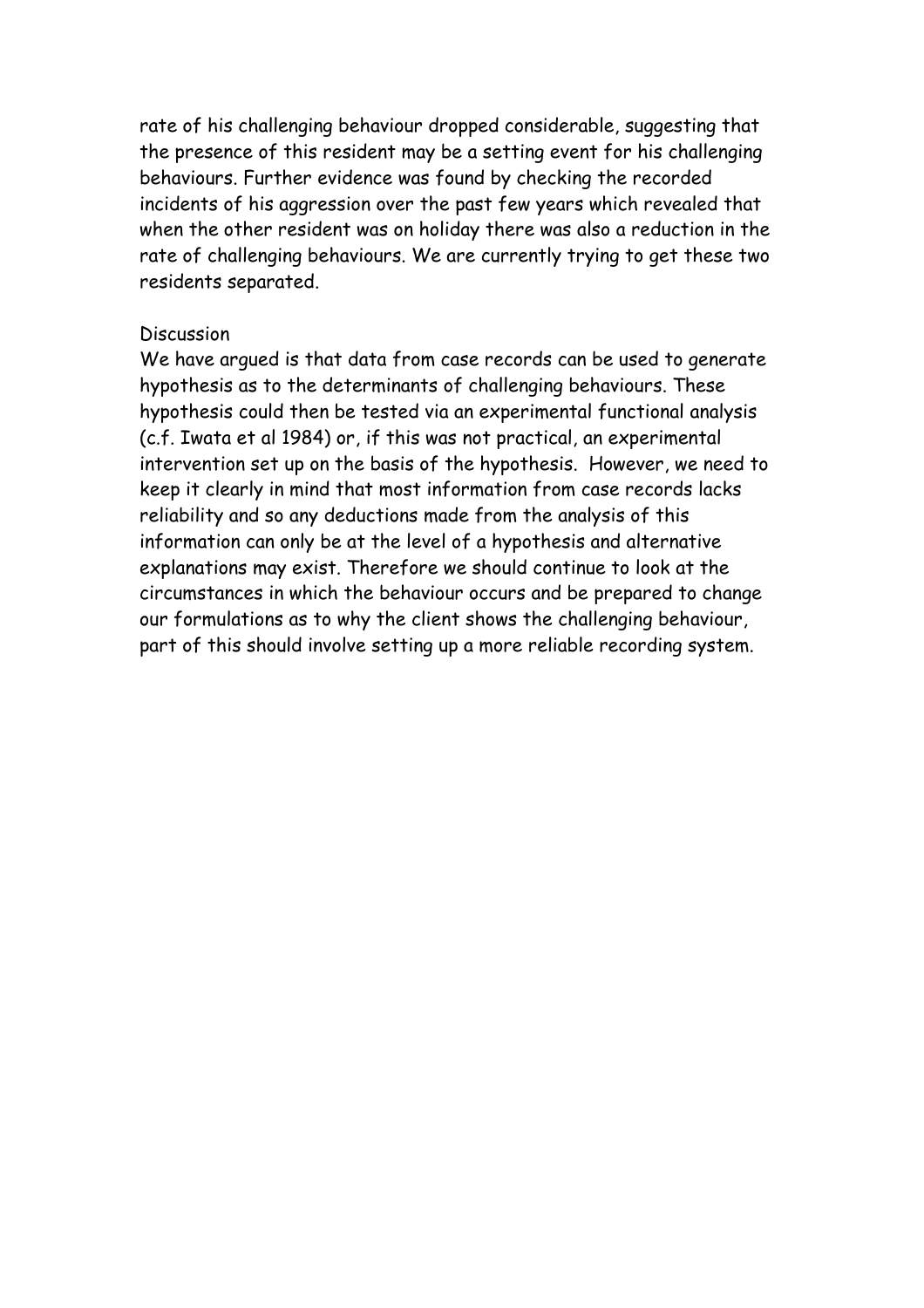References

Carr, E.G., Newsom, C.D. and Bliskoff, J.A. (1980) Escape as a factor in the aggressive behavior of two retarded children. Journal of Applied Behavior Analysis, 13, 101-117

Emerson, E. (1993) Challenging behaviours and severe learning disabilities: recent developments in behavioural analysis and intervention. Behavioural and Cognitive Psychotherapy, 21, 171-198

Iwata, B.A., Dorsey, M.F., Slifer, K.J., Bauman, K.E. and Richman, G.S. (1982) Towards a functional analysis of self-injury Analysis and Itervention in Developmental Disabilities, 2, 3-20

Iwata, B.A., Pace, G.M., Dorsey, M.F., Zarcone, J.R., Vollmer, T.R., Smith, R.G., Rodgers, T.A., Lerman, D.C., Shore, B.A., Mazaleski, J.L., Goh, H.L., Cowdery, G.E., Kalsher, M.J., McCosh, K.C. and Wills, K.D. (1994c) The function of self-injurious behavior: an experimental-epidemiological analysis.

Journal of Applied Behavior Analysis, 27, 215-140

Kennedy, G.H. and Itkonen, T. (1993) Effects of setting events on the problem behaviors of students with severe disabilities Journal of Applied Behavior Analysis, 26, 321-327

Morley, S. and Adams, M. (1989) Some simple statistical tests for exploring single-case time-series data. British Journal of Clinical Psychology, 28, 1-18

Morley, S. and Adams, M. (1991) Graphical analysis of single-case time series data. British Journal of Clinical Psychology, 30, 97-115

O'Neill, R.E., Horner, R.H., Albin, R.W., Storey, K. and Sprague, J.R. (1990) Functional Analysis of Problem Behavior: A Practical Assessment Guide.